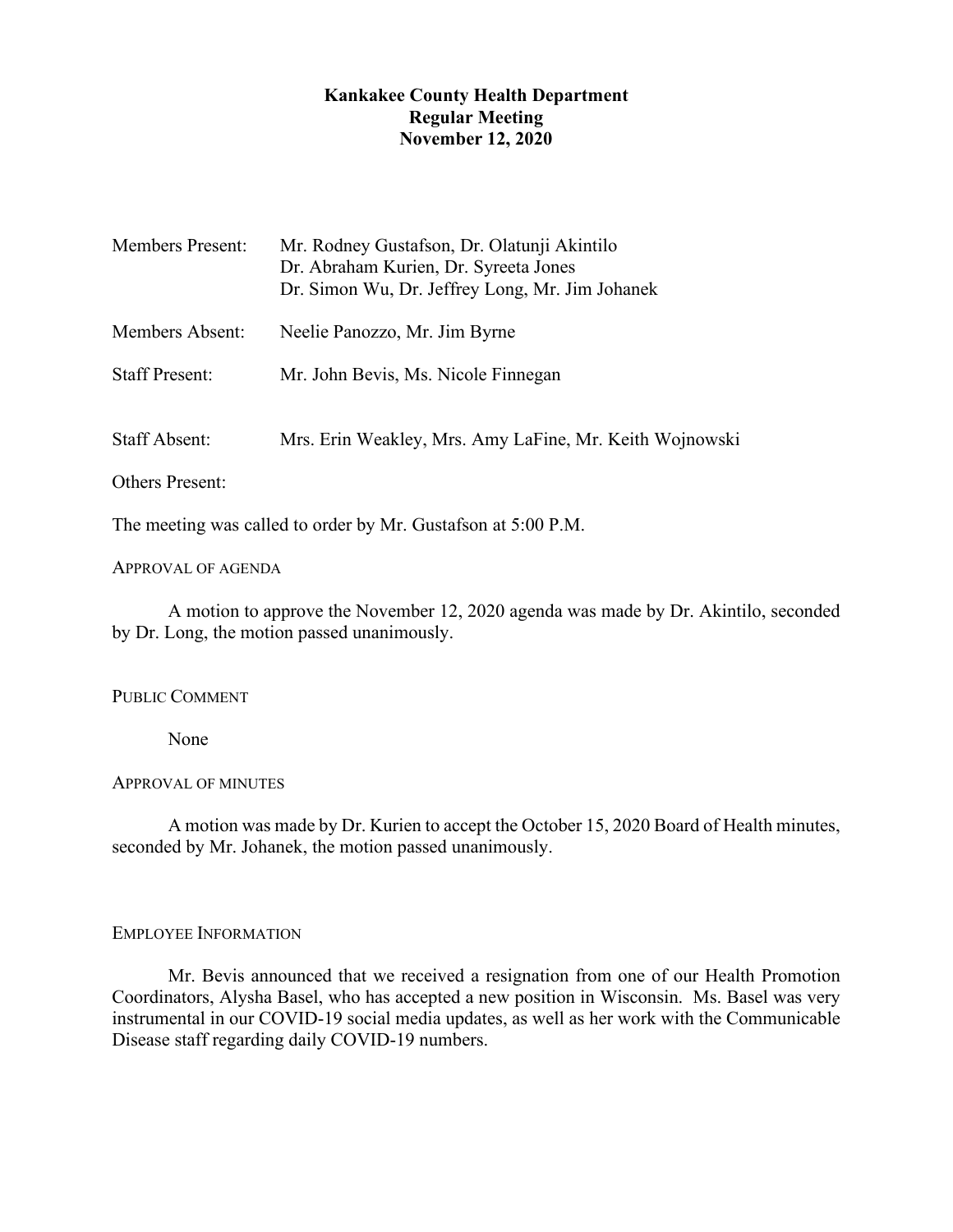### DIVISION REPORTS

# *Client Services*

None

#### *Environmental Health*

Mr. Bevis indicated that we currently have forty-nine complaints registered for facilities within Kankakee County. Of the forty-nine complaints, five require a letter to further investigate proper signage and masking. Our Health Department has continued to diligently put out new information as it becomes available. We have, and will continue to connect through the radio, social media, Facebook, our website, and zoom press conferences. It is our hope that the more education we can provide, these local businesses will become compliant.

#### *Administrator's Report*

Mr. Bevis announced that we had our first COVID positive employee, determined who was deemed a close contact, and made it through. With the surge starting to progress, we can't let our guard down. We have asked employees to make sure that they always wear their mask while in the building. We are also closed to the general public, and open by appointment only at this time.

Mr. Bevis shared that we have received three shipments so far of the Binax-NOW rapid test kits. We are currently receiving 1,790 doses each week. We have been coordinating with several facilities including KCC, ONU, and the Dwayne Dean Detention Center so that they meet the reporting criteria and are able to complete registration to receive the rapid test kits. We have also hosted IDPH multiple times this month in our parking lot to help make testing more available during the surge.

Mr. Bevis also explained that as far as we know Salesforce metrics have not identified bars and restaurants as hotspots. Over the last two weeks, the biggest groups identified as spreading events have been weddings, and reunions. At this point, there is no indoor dining, and we can only do so much while we are buried under surge by doing the best that we can do. We are also currently planning for the vaccination, which is expected to be mid-December. We were told that the categories will be broken into tiers, tier one being healthcare providers and First Responders, followed by older people with underlying health conditions, and then the general public.

#### ADMINISTRATIVE REPORTS

#### *Financial Status*

Mr. Bevis updated the Board on October 2020 financials, indicating that we are at 91.6% of the year. Revenues were low, as grant payments were only received for WIC, Family Case Management, Healthworks HRIF, and Farmers Market for August, in addition to HIV for May and June 2020. Current outstanding receivable is approximately \$250,000. We received another property tax distribution from the County Treasurer; there should be at least one more distribution to be posted this fiscal year. Clinic Services had a great month for October; unfortunately, as of November 5, 2020, we have again closed our clinic services due to the surge